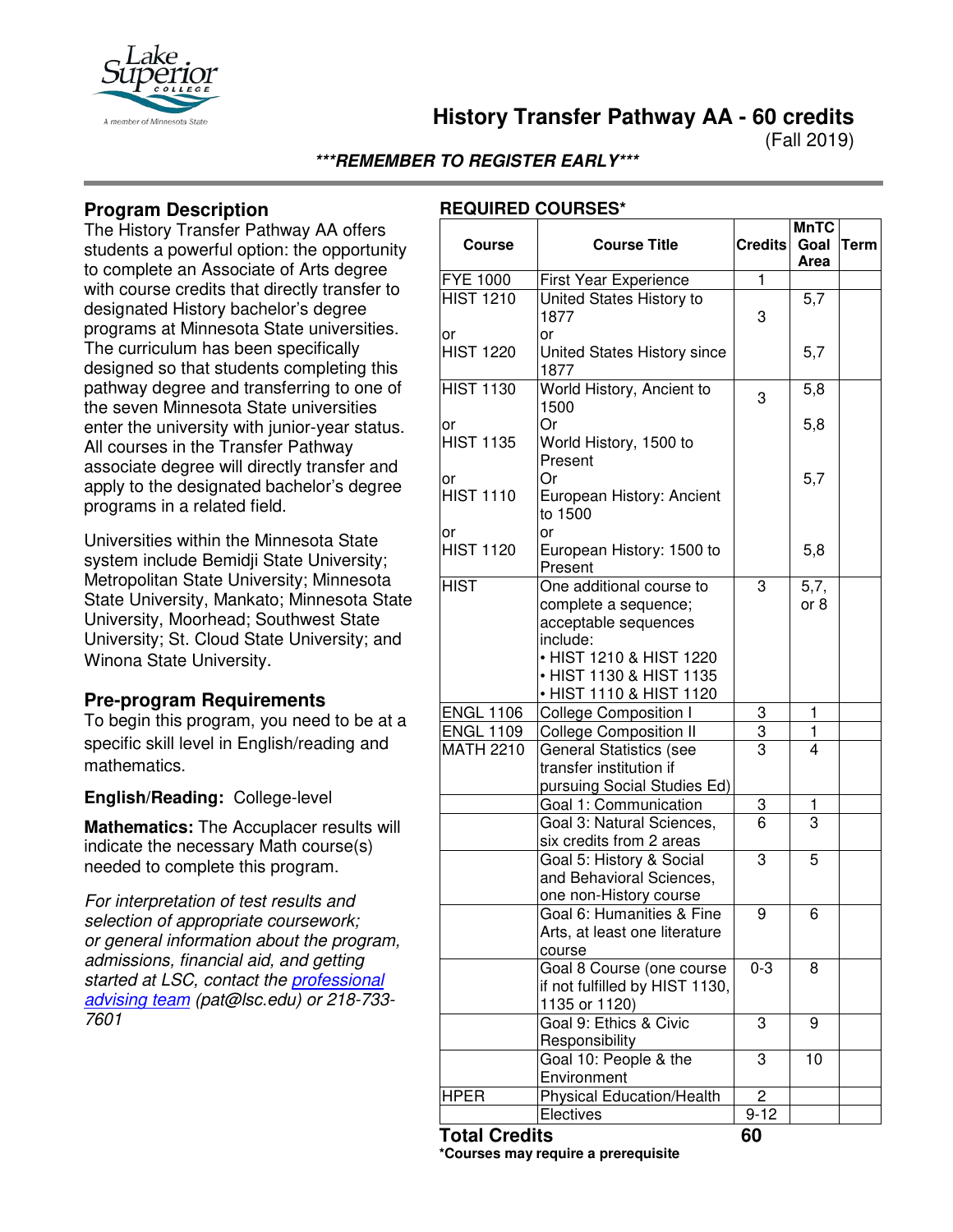

(Fall 2019)

**\*\*\*REMEMBER TO REGISTER EARLY\*\*\***

## **Program Outcomes**

A student completing Lake Superior College's History Transfer Pathway AA and transferring into a designated bachelor's program in History at a Minnesota State University will have junior standing and may complete the bachelor's degree within an additional 60 credits. You will be able to transfer to the following designated majors at Minnesota State universities:

At Bemidji State University: History, BA; History BS

At Metropolitan State University: History, BA

At Minnesota State, Mankato: History, BA; History BS

At Minnesota State, Moorhead: History, BA

At Southwest State University: History, BA

At St. Cloud State University: History, BA

At Winona State University: History, BA

In order to graduate and be guaranteed admission to a Minnesota State university's designated program you must earn an overall grade point average as indicated by the university to which you will transfer.

For more information about the History Transfer Pathway including course descriptions, course prerequisites, and potential career opportunities, [program website](https://degrees.lsc.edu/) (https://degrees.lsc.edu/)

**or**

Contact Faculty [Paul Richgruber](mailto:paul.richgruber@lsc.edu) (paul.richgruber@lsc.edu) or 218-733-7741